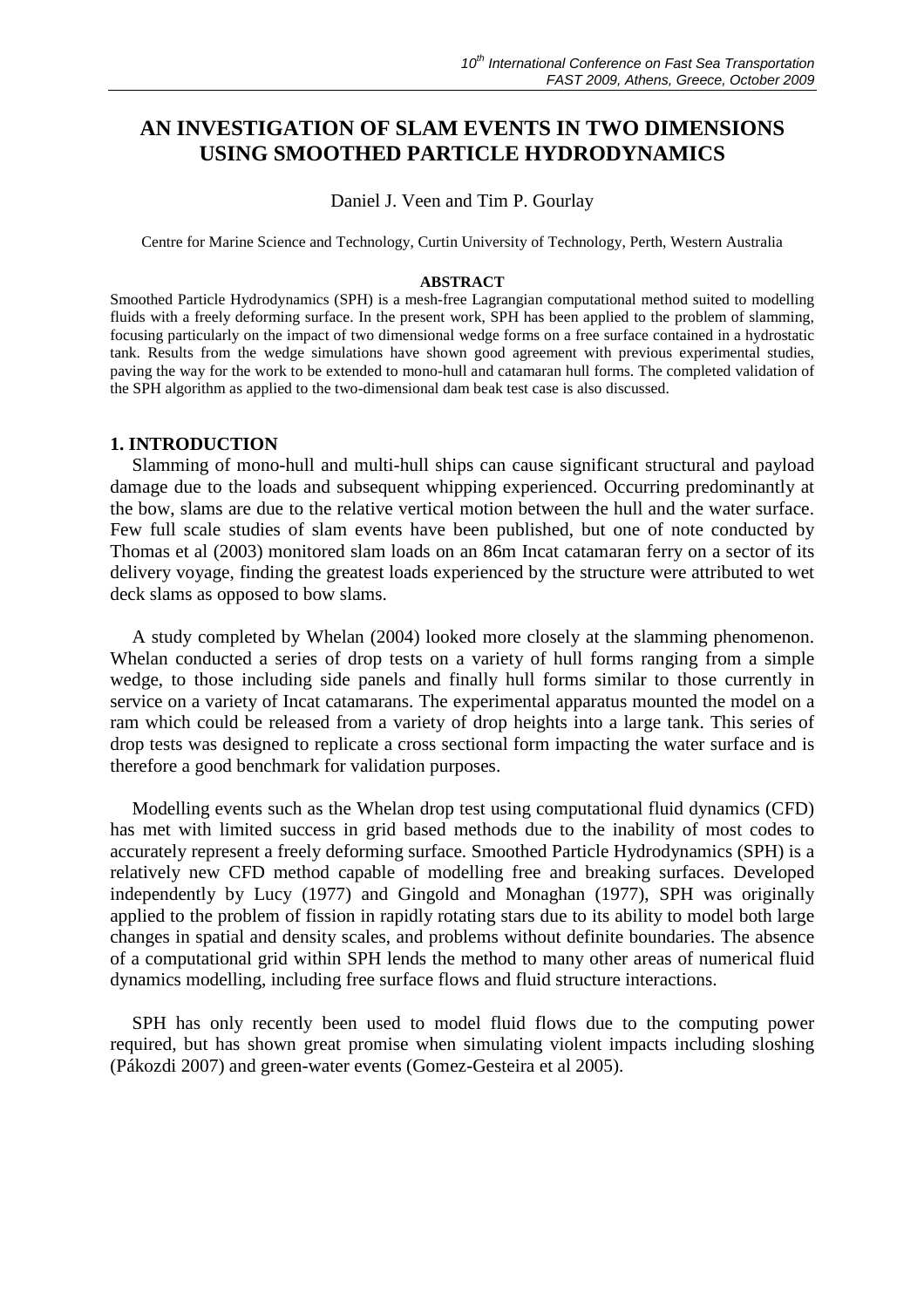# **2. SPH MODEL DESCRIPTION**

#### **2.1 Integral Interpolation in SPH**

The SPH method is based on the integral interpolation of a function at fixed points represented by particles, which for any function is given by:

$$
A(\mathbf{r}) \approx \int A(\mathbf{r}')W(\mathbf{r}' - \mathbf{r})d\mathbf{r}' \tag{1}
$$

This approximation of *A* at the point of interest **r** becomes exact as the kernel *W*  approaches the Dirac delta function. However for SPH applications, a slightly broader kernel function is implemented, encompassing a number of particles in a small region rather than just the single point of interest. The broadness of the kernel is defined through the *smoothing length*, represented by the variable *h*. Written in the form of a discrete summation over neighbouring particles  $b$  with volume  $dV_{\mathbf{r}}$ , Eq. (1) becomes:

$$
A(\mathbf{r}) = \sum_{b} A(\mathbf{r}')W(\mathbf{r}' - \mathbf{r}; h)dV_{\mathbf{r}'}
$$
 (2)

The approximation of the delta function has taken many forms in SPH literature, notably piecewise spline and Gaussian functions. Morris et al (1997) found that spline functions carried inherent instabilities which decreased as the order of the spline was increased. However, increasing the order introduces negative kernel values at particular values of  $r' - r$ so a function of Gaussian form for *d* dimensions, Eq. (3), is more suited to the interpolation.

$$
W(\mathbf{r}' - \mathbf{r}, h) = \left(\frac{1}{h\sqrt{\pi}}\right)^d e^{-\frac{|\mathbf{r}' - \mathbf{r}|}{h^2}}
$$
(3)

Before inclusion in the SPH model, a modification to the Gaussian kernel is required to improve computational efficiency (Landrini et al 2003). To reduce the total number of particle interactions the kernel is cut off at a radius of 3*h* and then normalised in two dimensions to give:

$$
W(\mathbf{r}' - \mathbf{r}, h) = \frac{e^{-\frac{|\mathbf{r}' - \mathbf{r}|}{h^2}} - e^{-9}}{h^2 \pi (1 - 10e^{-9})}
$$
(4)

#### **2.2 SPH Equations of Motion**

For free surface flows, the classical Navier-Stokes equations are solved. However, all of the models presented are assumed inviscid and so the system of equations reduces to the Euler equations for momentum and continuity:

$$
\frac{d\mathbf{u}}{dt} = -\frac{1}{\rho}\nabla P + \mathbf{g}
$$
 (5)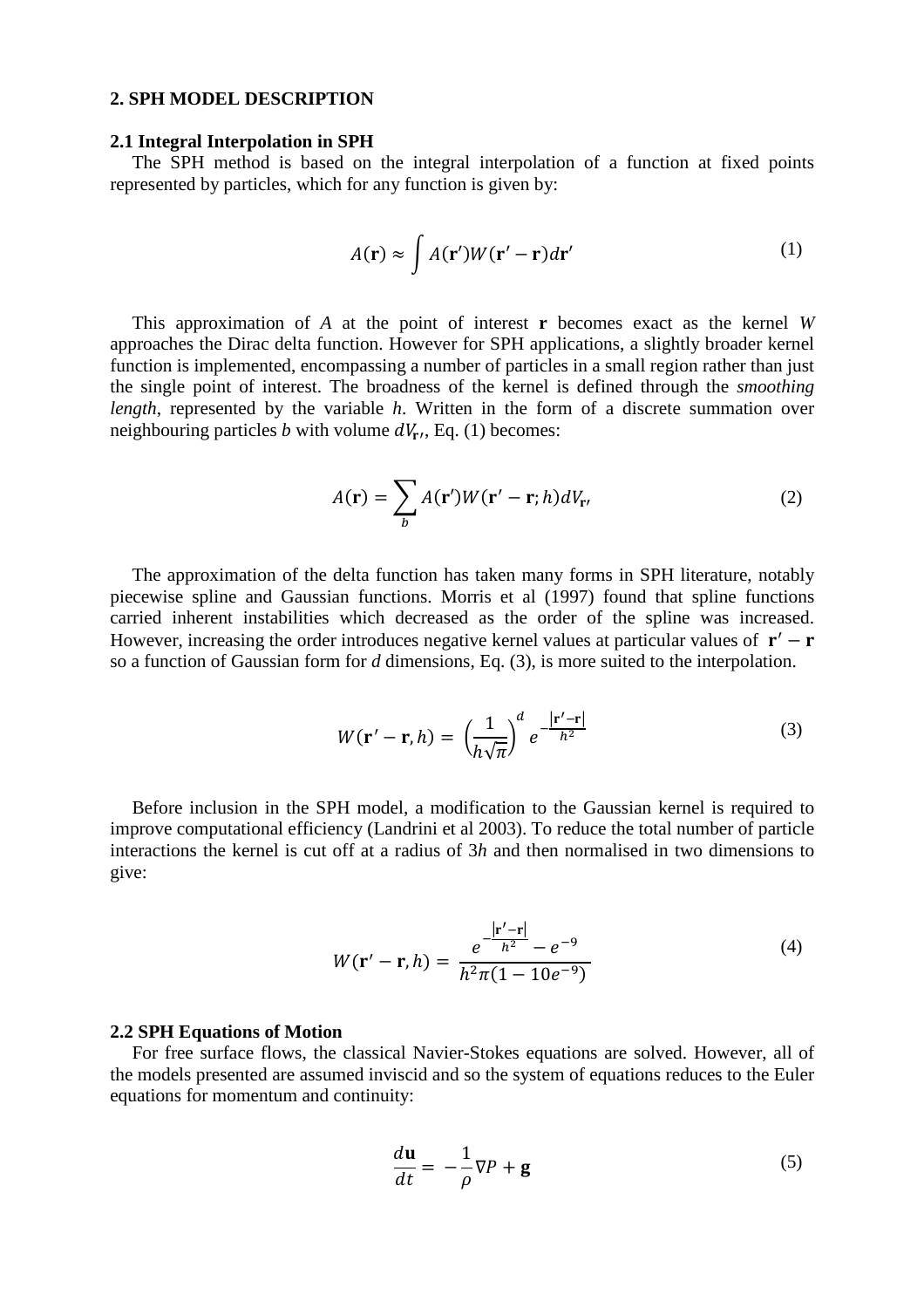$$
\frac{d\rho}{dt} = -\rho \nabla \cdot \mathbf{u}
$$
 (6)

where  $\rho$  is the fluid density,  $P$  the pressure, **u** the fluid velocity and **g** the acceleration due to gravity. Applying the interpolation to the Euler equations gives the SPH momentum and continuity equations for particle *a* summed over *N* neighbours of mass  $m_h$ .

$$
\frac{d\mathbf{u}_a}{dt} = -\sum_{b=1}^N m_b \left(\frac{P_a}{\rho_a^2} + \frac{P_b}{\rho_b^2}\right) \nabla_a W_{ab} \tag{7}
$$

$$
\frac{d\rho_a}{dt} = -\sum_{b=1}^N m_b (\mathbf{u}_a - \mathbf{u}_b) \cdot \nabla_a W_{ab}
$$
 (8)

 $W_{ab}$  represents the value of the kernel at particle  $a$  due to the neighbouring particle  $b$ .

#### **2.3 Equation of State**

The SPH method assumes that the fluid is fully compressible, however detailed compressible flow calculations are often not required for nearly incompressible fluids such as water. Most problems involving water are of low flow speed when compared to the speed of sound. This demands a very small time step by the Courant–Friedrichs–Lewy condition, which is not viable in terms of the required computation time. Therefore, for many SPH problems the real fluid is approximated by an artificially compressible fluid through a modified state equation. Eq. (9) is the standard equation of state used in most single phase SPH algorithms, where  $P_a$  is the pressure above atmospheric of fluid particle *a* (Monaghan, 2005).

$$
P_a = B\left(\left(\frac{\rho_a}{\rho_0}\right)^{\gamma} - 1\right) \tag{9}
$$

To avoid compression effects, the values of  $\gamma$  and the factor *B* are chosen so that the fluctuations in density are no more than 1% of the reference value  $\rho_0$ . This is achieved by setting  $\gamma$  equal to 7 (the approximate value in the seawater equation of state) and setting the sound speed such that the maximum fluid velocity is no greater than Mach 0.1. The factor *B* (typically  $3.04 \times 10^8$  Pa for sea water) is directly related to the sound speed, and so in order to reduce the computation time *B* is then defined using the modified sound speed through Eq.  $(10).$ 

$$
B = \frac{c_s^2 \rho_0}{\gamma} \tag{10}
$$

It should be noted that the lower sound speed is capable of creating pressure waves of higher amplitude than those observed experimentally, and can be difficult to eliminate without increasing computation time considerably.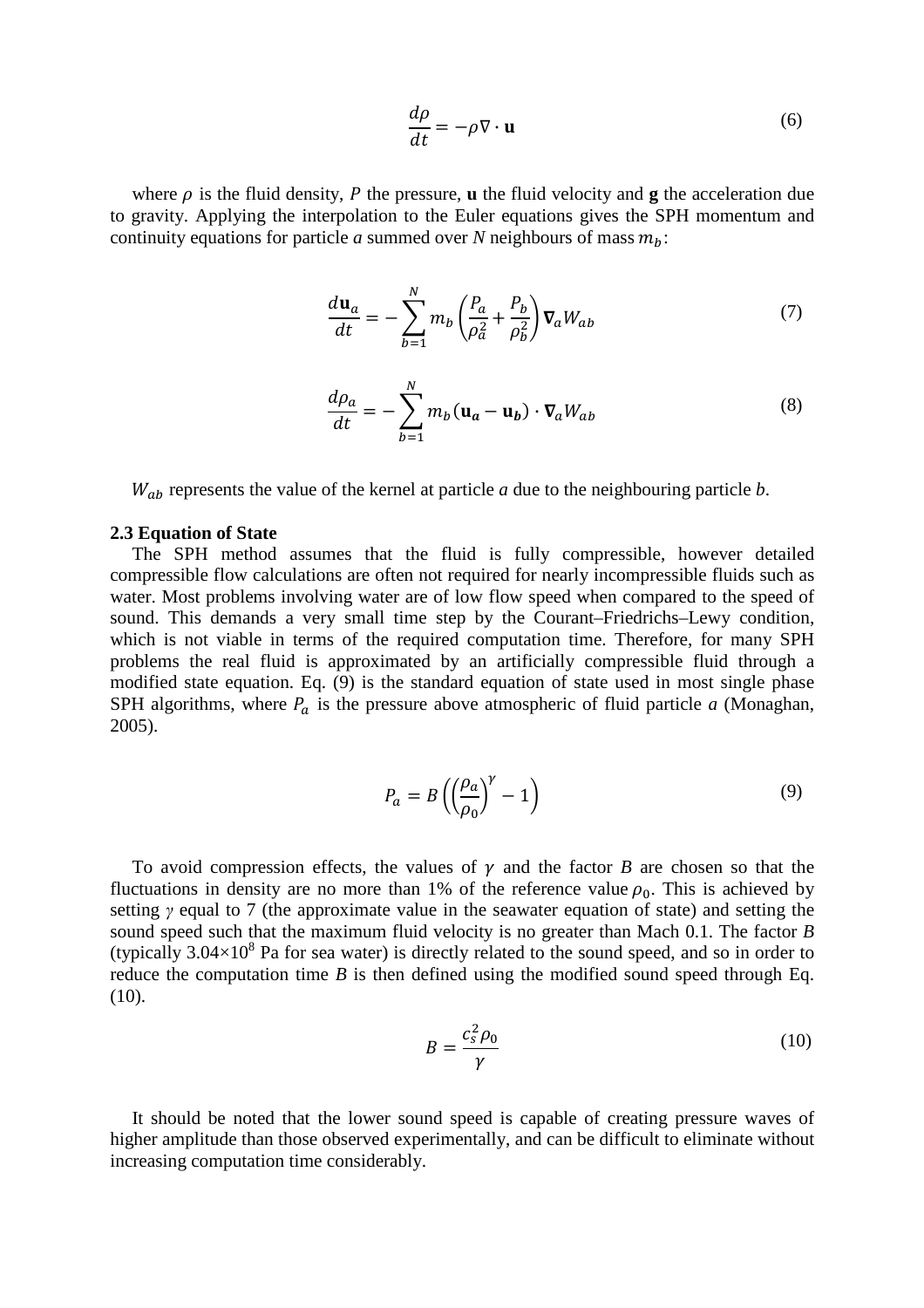#### **2.4 Numerical Instability**

To reduce the level of instability associated with the explicit time integration, an artificial viscous term is included in the momentum equation (Monaghan, 2005). The expression introduces a small shear and bulk viscosity in order to simulate shock problems, but for small values of  $\alpha$  and  $\beta$ , Eq. (12), the artificial viscosity  $\Pi_{ab}$  simply stabilises the algorithm.

$$
\frac{du_a}{dt} = -\sum_{b=1}^N m_b \left(\frac{P_a}{\rho_a^2} + \frac{P_b}{\rho_b^2} + \Pi_{ab}\right) \nabla_a W_{ab} \tag{11}
$$

Where  $\Pi_{ab}$  is given by:

$$
\Pi_{ab} = \begin{cases}\n-\alpha \bar{c}_{ab} \mu_{ab} + \beta \mu_{ab}^2, & \mathbf{u}_{ab} \cdot \mathbf{r}_{ab} < 0 \\
0 & , \mathbf{u}_{ab} \cdot \mathbf{r}_{ab} > 0\n\end{cases} \tag{12}
$$

$$
\mu_{ab} = \frac{h\mathbf{u}_{ab} \cdot \mathbf{r}_{ab}}{\mathbf{r}_{ab}^2 + \varepsilon h^2}
$$
(13)

The double subscripts *ab* in Eq. (11) and Eq. (12) represent the interaction between the particle of interest *a* and a neighbour *b* (i.e. relative velocity  $\mathbf{u}_{ab}$  and average density  $\bar{p}_{ab}$ ).

Typical values for  $\alpha$  and  $\beta$  in problems not involving shocks are 0.01-0.10 and 0 respectively, but can be as high as 1.0 or 2.0 for complex shock simulations (Monaghan, 2005). Colagrossi and Landrini (2003) compared values of  $\alpha$  in a range from 0.005 to 0.1 using a two-dimensional dam break and found 0.03 to be the most appropriate value, maintaining stability without introducing a considerable bulk fluid viscosity. The value of  $\varepsilon$  in Eq. (13) is small, typically 0.01, and is placed here to avoid a singularity in the unlikely event of the particle separation  $r_{ab}$  approaching zero.

## **2.5 Density Reinitialisation**

Further corrections to the numerical algorithm are necessary in order to counter inconsistencies in the density of the system. The SPH interpolation requires the support volume to be full of particles so as to accurately reproduce the density field. Near free surfaces the kernel does not fill entirely with particles causing a reduction in the local fluid density and a gradual corruption of the entire pressure and density fields.

Belytschko et al (1998) proposed a Moving Least Squares correction to the density field Eq. (14). This reinitialisation of the density is applied approximately every 20 time steps following Colagrossi and Landrini (2003), restoring consistency between particle mass, density and volume.

$$
\rho_a = \sum_{b=1}^{N} m_b W^{MLS} (\mathbf{r}_a - \mathbf{r}_b, h)
$$
\n(14)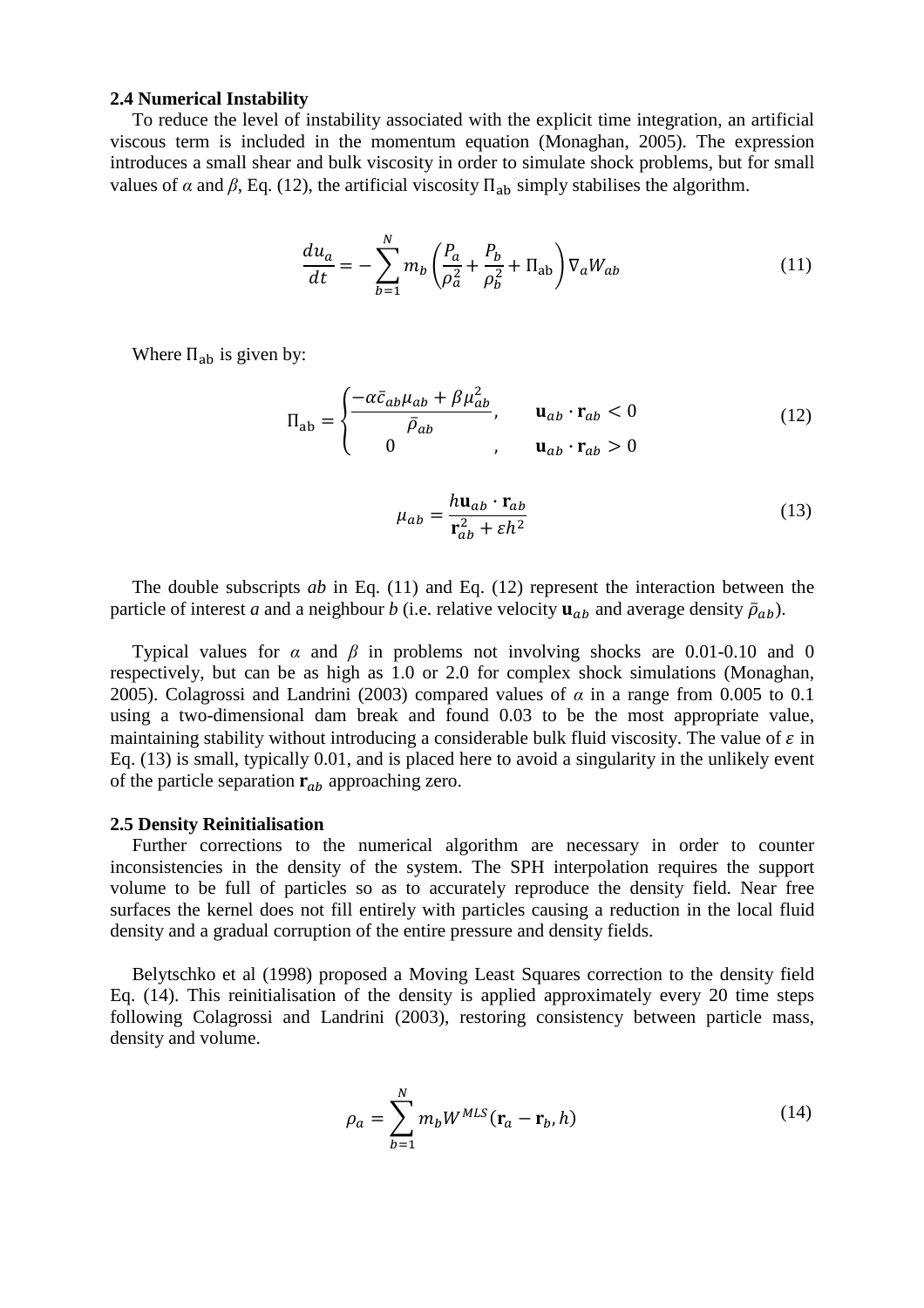Colagrossi and Landrini (2003) compared the density reinitialisation method against a lower-order Shepard interpolation and found the former to be superior in terms of energy conservation. Re-distributing or re-meshing particles over a grid has been applied by Chaniotris et al (2002) to problems without a freely deformable surface. Defining the free surface position and then re-meshing is computationally intensive and as such this method has not been implemented in the current model.

## **2.6 Boundary Conditions**

Two main types of rigid wall boundary methods are used widely in SPH algorithms. The simpler, and less computationally intensive of the two methods, is to use boundary particles placed evenly along the surface of each wall. Monaghan (2005) uses these particles to exert repulsive forces similar to those found in molecular dynamics, such as the Lennard-Jones force. Although this method is flexible, it does allow some inconsistencies to develop, particularly in the pressure field.

On the other hand, the 'ghost' particle method mirrors fluid particles about the boundary, filling the kernel. The reflected particles are given identical densities, pressures and velocities (parallel to the wall) to that of their corresponding fluid particles. To invoke a pressure gradient to hold fluid particles on one side of the wall, the ghost particles are given the opposite velocity component normal to the wall. This method carries with it a free slip condition and is useful for simple geometries, but becomes more intricate as the geometry complexity increases. Given the relatively simple geometry, ghost particles were used for all boundaries included in the present work.

#### **3. MODEL VALIDATION**

The validation process has applied the developed SPH code to a number of inviscid test cases, but only two directly related to fluid impacts are presented. The first case is that of a simple tank holding a volume of fluid (of depth *H*) steady over an extended period. This problem was designed to give an indication of the stability of the system through analysis of the pressure at varying depths and was of high importance as the drop tests in section 4 were conducted in a similar sized tank. It was found that over a period of  $12\sqrt{H/g}$  the pressure throughout the tank oscillated about that expected due to hydrostatic pressure. The amplitude of the pressure oscillations was approximately 0.1% to 0.5% of the original pressure and was due to the boundary condition invoking vibrations, associated with the normal modes of the system, through the tank. This test case proved the ability of the unsteady SPH algorithm to maintain a steady solution over a period of time well in excess of that required to simulate the impacts of the forms discussed in section 4.



**Fig. 1.** Schematic diagram of the Dam Break.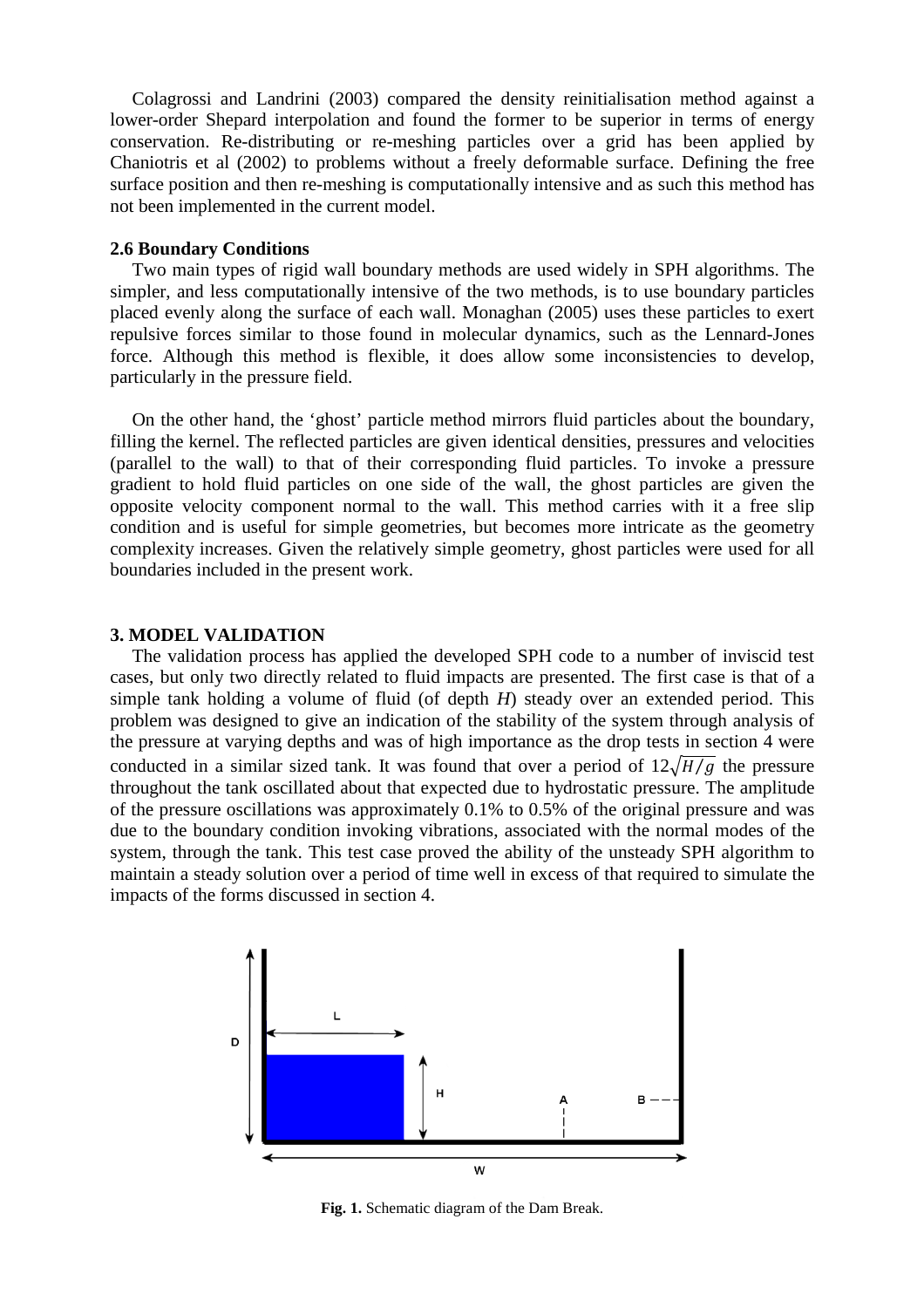Extending the tank model by allowing the right hand retaining wall to be removed at some time *t*, results in the formation of a bore known as the classical dam break (see Fig. 1). An experimental study conducted by Zhou, Buchner and Kat (1999) was used as a basis for the validation process. The experimental dam break was initially set with the reservoir of width *L*  $= 2H$  held behind a movable flap. Upon release, the bore was allowed to travel a distance 3.36*H* along the flume before striking a vertical wall. Zhou et al (1999) placed a series of height and pressure sensors along both the tank floor and the far wall in order to analyse the profile of the advancing bore and the loads experienced by each of the walls.

The SPH simulation of the dam break was designed to emulate the experiment conducted by Zhou et al (1999). The fluid particles were initially arranged on a Cartesian lattice with a depth of  $H = 1.0$  m, without the presence of the reservoir wall (it was assumed that at  $t = 0$  s the wall was removed). Beginning the simulation without this retaining wall required a correction to the hydrostatic pressure field in order to ensure that the free surface along the right side of the reservoir maintained the same pressure as that of the surrounding fluid. As the dam break was modelled in a void, the pressure at the free surface was set to zero.

Fig. 2 describes the formation and impact of the bore at two moments in time during the  $12\sqrt{H/g}$  long simulation. Fig. 2a confirms that the bore maintains a hydrostatic pressure distribution before impact with the far wall. This smooth pressure gradient is a demonstration of the lack of noise associated with the ghost particle boundary method. Previous dam break simulations utilising repulsive force boundary conditions were heavily corrupted by noise in the pressure field, particularly at low resolution. The fluid pressure during run-up is illustrated in Fig. 2b and is shown to be a maximum near the tank corner.



**Fig. 2.** Formation and Impact of the Dam Break at  $t(g/H)^{0.5} = 3.0$  (a) and  $t(g/H)^{0.5} = 5.0$  (b) for 45 000 particles at a resolution of 150 particles per unit length. The images are coloured by dimensionless pressure  $P/(\rho g H)$ 

Of the numerous sensors monitoring the dam break in the Zhou et al (1999) experiment, two at significant locations were selected for comparison. Point B (see Fig. 1) 0.16 m above the tank floor was chosen as a suitable location to sample the pressure on the wall near the point of impact. The SPH modelled pressure at B was found to be in reasonable agreement (see Fig. 3a) with the pressure measured at the 0.09 m diameter gauge by Zhou et al (1999). Even so, Zhou et al (1999) reported difficulties in repeatability and so conclusions on the reliability of the SPH model cannot yet be drawn. It should be noted that the large unrealistic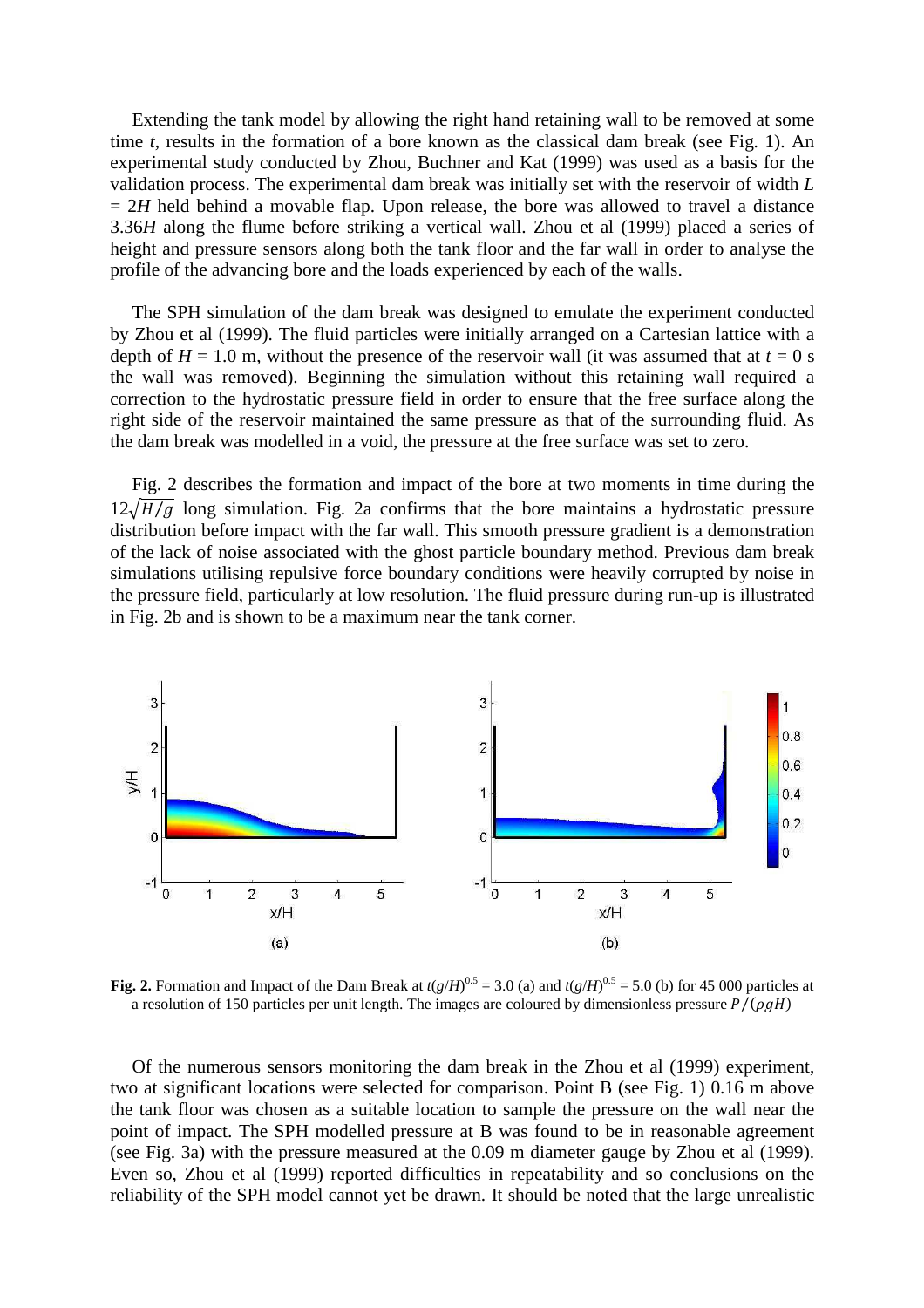spike in pressure observed at  $8\sqrt{H/g}$  is due to the single phase model lacking air to cushion the collapse of the breaking wave after the initial impact (Colagrossi, 2004).



**Fig. 3**. – The dimensionless pressure on the right tank wall at point B (a) and the height of the bore above position A on the tank floor (b) compared against the experiments of Zhou et al (1999) .

A study of the height of the breaking dam above point A (see Fig. 1) gave further evidence of agreement between the experimental data and SPH model. Point A was located 1.71*H* downstream from the removable reservoir wall and the water level above this point in time is illustrated in Fig. 3b. A sharp initial increase in the height of the toe, followed by a more gradual increase in water depth was observed in both the model and the experiment supporting the validity of the SPH model. Once more Fig. 3b shows that while the SPH model agreed with the experimental water level until approximately  $8\sqrt{\frac{H}{g}}$ , the collapse of the breaking wave in the single phase model became unrealistic suggesting a coupled air-water model would be more suited to modelling the dam break after the formation of the breaking wave.

#### **4. CURRENT PROGRESS**

Prior to beginning SPH simulations with the validated algorithm on multiple hull forms, simple triangular wedge cross sections and their impact with stable free surface were modelled. Whelan (2004) included simple wedge models in the experimental drop tests before extending them to include side plates, a very simple geometry similar to that of a catamaran hull, and ultimately to more recognisable catamaran hull forms. The drop tests were conducted in a tank 2.4 m in length, 1.0 m deep and 0.3 m wide. The widths of the models tested were all fractionally smaller than the tank width (in the order of 1.0 mm) with the purpose of reducing venting from the sides, giving rise to approximately two-dimensional results.

Each of the drop tests were released from a normalised height  $H^*$  of 0.89 by Eq. (15) (where *l* is the beam and *h* the drop height), which equates to a distance of 0.2 m above the water surface. Due to the presence of friction in the experiment, the model hull forms were unable to fall freely resulting in lower than expected impact speeds. This can clearly be seen in Fig. 4 where the experimental acceleration is less negative than that of the numerical SPH model for the first 0.02 s. Subsequently, the wedge models in the SPH simulation were dropped from a much lower height to ensure the impact velocities of model and experiment were comparable.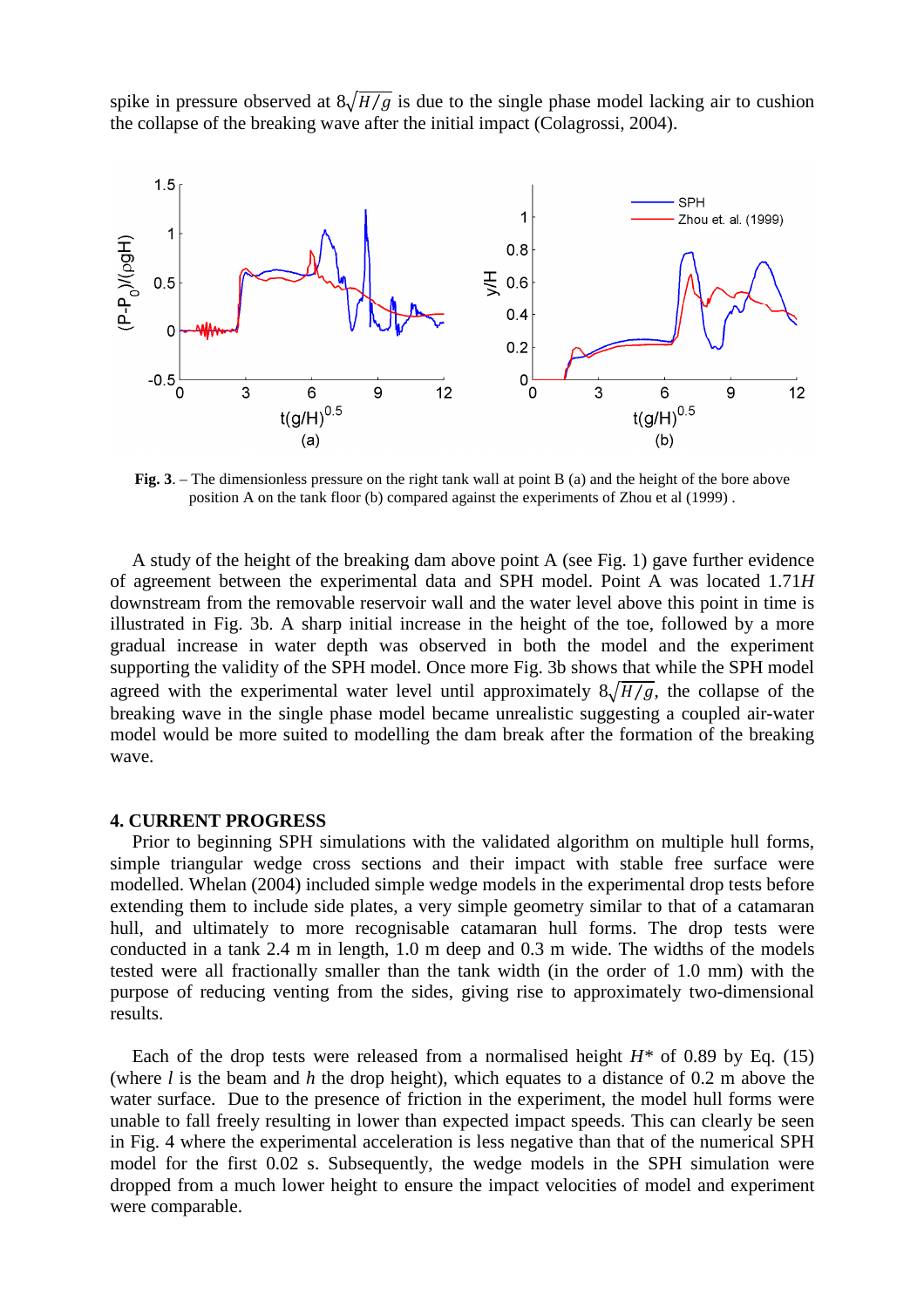$$
H^* = \sqrt{\frac{2h}{l}}\tag{15}
$$

$$
m^* = \frac{m}{\rho w l^2} \tag{16}
$$

Calculations of the acceleration of the body require its mass to be known. Whelan (2004) provides a normalised mass *m\** of 0.29 for each of the models studied in the present work, which is a function of the model mass  $m$ , the fluid density  $\rho$ , the width of the model  $w$  and the beam *l*. By Eq. (16), the models simulated using SPH were assumed to have a mass of 74.0 kg/m.



**Fig. 4.** Acceleration of the body as a function of time for the 15 degree (a) and 25 degree (b) wedges compared with experimental studies by Whelan (2004).

.

The acceleration of two wedges, subtending angles of  $15^{\circ}$  and  $25^{\circ}$  from the horizontal are depicted in Fig. 4. The SPH results were obtained using a tank of the same dimensions as Whelan (2004) filled with 150 000 particles at a resolution of 250 particles per unit length (viscous effects were ignored due to the short duration of the impact). As the models were just 0.5 m wide, the number of particles close to the surface of the object was comparable with previous studies involving impacts such as the dam break. The compressible nature of the SPH algorithm does cause large amplitude pressure waves to propagate away from the wedge (see Fig. 5) which in turn produce significant oscillations in the acceleration. However, despite the large amplitude oscillations, the acceleration traces in Fig. 4 (particularly that of the  $25^{\circ}$  wedge) agree well with the experimental results of Whelan (2004).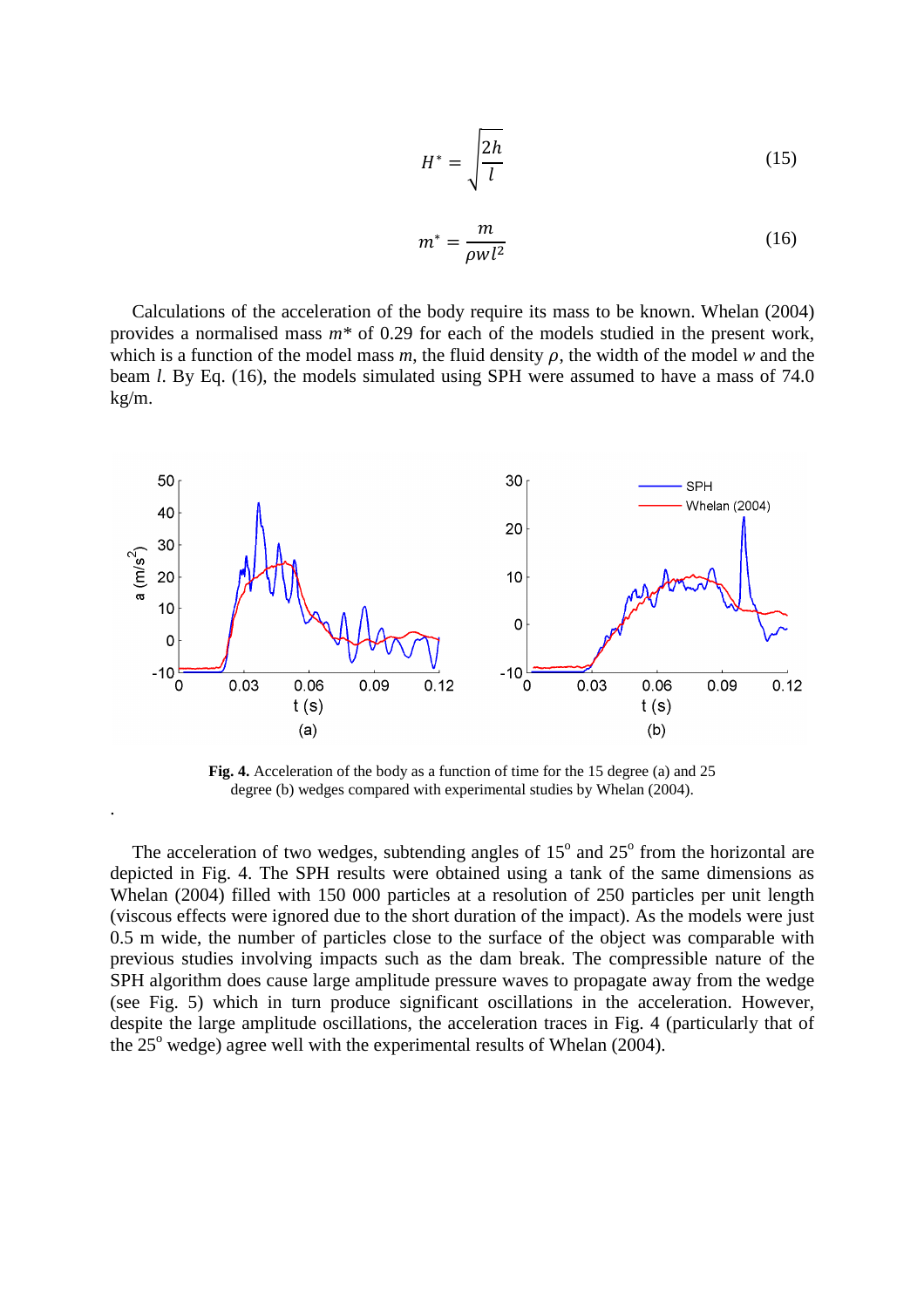

**Fig. 5.** Four images in time of the impact of a 15 degree wedge impact at (a)  $t = 0.0s$ , (b)  $t = 0.03s$ , (c) t = 0.06s and (d) t = 0.09s. The images are coloured by dimensionless pressure  $P/(\rho g H)$ .



**Fig. 6.** Pressure at points (a)  $P_1$ , 0.02m from the lower vertex, and (b)  $P_2$ , 0.10m from the lower vertex on the 15 degree wedge surface.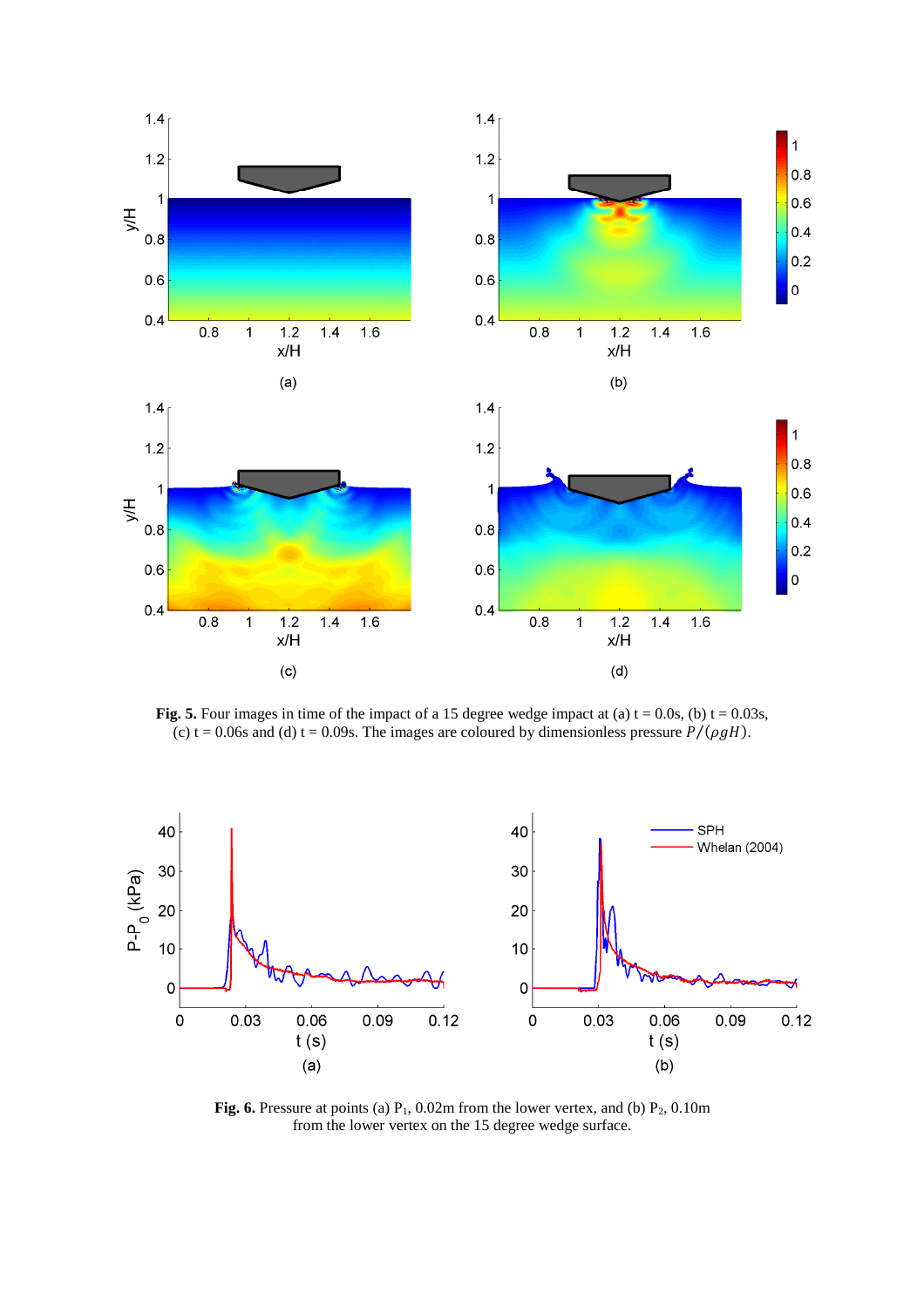Pressure transducers were placed at three locations along the  $15^{\circ}$  wedge by Whelan (2004). Numerical sensors were then placed at identical positions along the surface of the SPH wedges and the results compared with the experimental pressures in Fig. 6. At point  $P_2$ , located 0.10 m from the lower vertex, the peak pressures occurred within 0.002s and were comparable at approximately 38 kPa. The general trend of the pressure at both sensors followed that of the experimental data, with some oscillations due to the aforementioned pressure waves. Increases in particle resolution (by reducing the particle size) of the model have reduced the amplitude of these oscillations, but it is unlikely that without computationally inefficient increases in sound speed that the fluctuations will reduce to experimental size amplitudes using a compressible SPH algorithm.

# **5. CONCLUSIONS**

The Lagrangian SPH algorithm has been validated against a number of test cases, including that of a breaking dam. Studies of the profile of the propagating bore and the impact pressures recorded at the far wall were shown to be in agreement with experiments conducted by Zhou et al (1999). SPH was then used model the problem of slamming through the impact of a two dimensional wedge upon a free surface. Preliminary comparisons with the results of Whelan (2004) have shown good agreement in terms of the acceleration of the body after impact and the pressures experienced at a number of points along the surface of the wedge.

## **6. FUTURE WORK**

The current SPH model will be extended to allow larger numbers of particles to be modelled and the experimental drop tests of various hull shapes examined by Whelan (2004) will be replicated. Examples of two of the proposed hull shapes are given in Fig. 7, including a 25<sup>°</sup> wedge with side plates (top) and a symmetric hull with a rounded voluminous centre bow (bottom). Air will then be introduced in order to create a coupled algorithm to simulate venting and entrainment in the arches and corners of the test models.



**Fig. 7.** Sample catamaran hull forms.